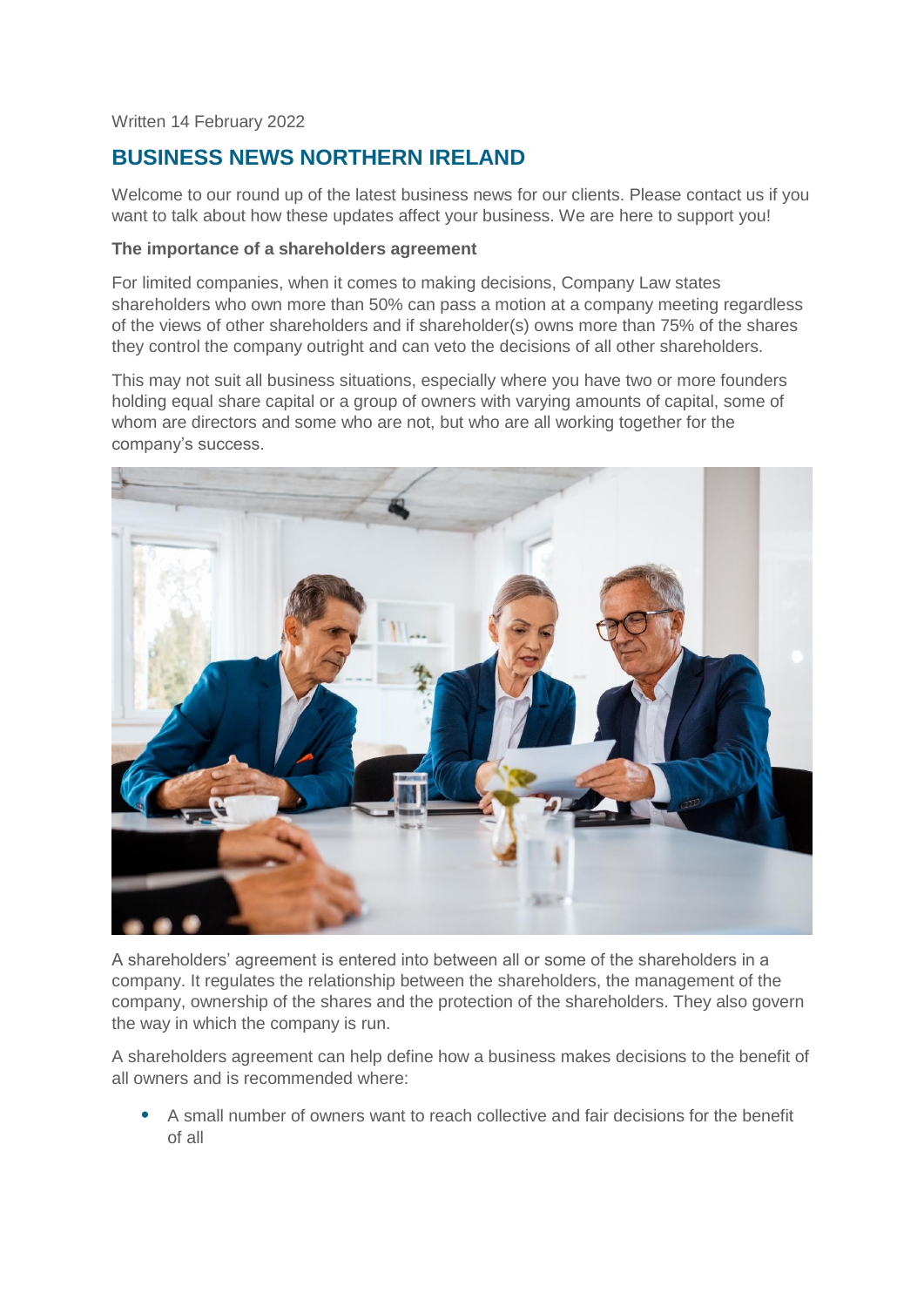- Some owners may want to be able to influence decisions that are particularly relevant to them
- Some shareholders may not be directors and cannot influence operations on a day to day basis

Typically it is seeking to deal with the three "D's" of death, disability and disagreement. It may also cover a variety of other significant areas, for example, retirement and buy back of shares.

#### Key areas for any shareholder agreement

This is not a comprehensive list as each situation is different, but it may help you collect the thoughts of all shareholders before you draw up an agreement.

- 1. Company details including structure, directors and officers
- 2. Purpose and aims of the company
- 3. Equity split of shareholders
- 4. Parties to the agreement
- 5. Shareholders rights, obligations and commitments
- 6. Decision making processes on major issues, required voting majorities and day to day operating decisions
- 7. Restrictions on the sale of shares
- 8. Rights of first refusal and pre-emptive rights to acquire shares on leaving, retirement, death or disability
- 9. Death, disability and other retirement compensation payments
- 10. Management contracts, director approval and remuneration amounts
- 11. Insurance and other protective requirements
- 12. Professional advisers and change of professional advisers
- 13. Dispute resolution
- 14. Changes to and termination of the agreement
- 15. Buy out provisions for leaving shareholders
- 16. Valuation of shares on changes and valuations of the business

Our view is that a shareholders agreement is an essential document for any limited company and an equitably drafted agreement should provide comfort to all parties to the agreement.

Please talk to us if you need help in planning for an agreement, especially where there are several shareholders, a new company is being formed, a shareholder wants to sell their shares or pass them to their children, someone is nearing retirement, or the company has borrowed money from a shareholder. We can help with share and company valuations and putting the shareholders wishes into an agreement with a local solicitor.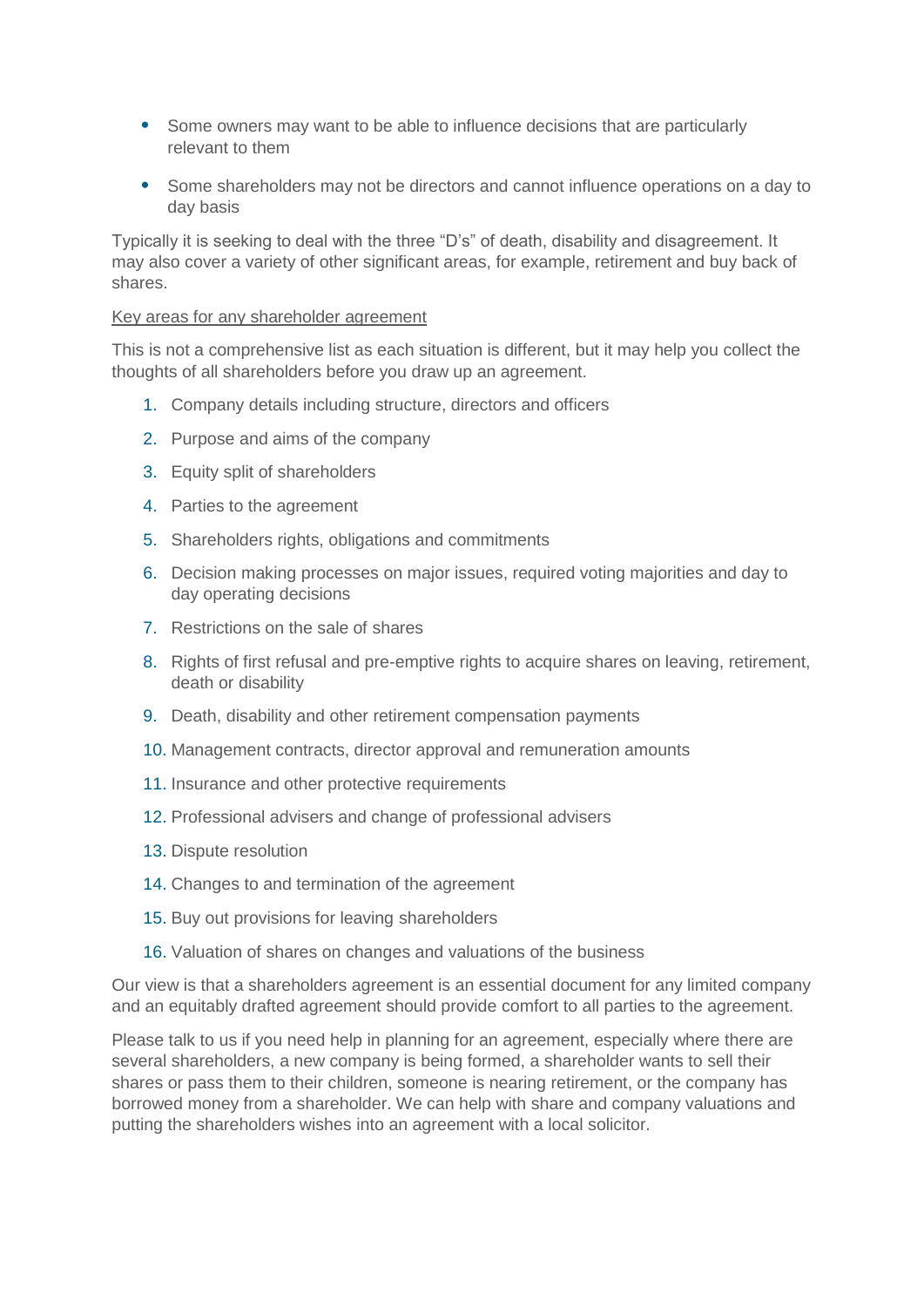# **Poor Take-up of Tax Free Childcare Accounts**

The government are concerned about the lack of take up of tax-free childcare accounts, with HMRC estimating that less than 22% of families eligible for the scheme had joined in March 2021. With many parents returning to work following the pandemic they should be encouraged to set up a tax free childcare account to help with their childcare costs. HMRC are suggesting that employers should make their employees aware of the support available to families with young children. With many parents working from home for part of the week tax free childcare accounts are more flexible than childcare vouchers.

Childcare vouchers continue to be available for employees who joined a qualifying scheme before 4 October 2018 and applies to children up to age 16.

Tax-free childcare is available for working families (including the self-employed) who are not receiving tax credits, universal credit or childcare vouchers. It can also be used at the same time as the 15 or 30 hours of free childcare in England. Key points:

- For working families, including the self-employed, in the UK
- Earning at least £142 per week (equal to 16 hours at the National Minimum or Living Wage) each
- Who aren't receiving Tax Credits, Universal Credit or childcare vouchers
- With children aged 0-11 (or 0-16 if disabled)
- For every £8 you pay into an online account, the government will add an extra £2, up to £2,000 per child per year

Note that the tax-free childcare scheme is not available if either partner expects to individually earn more than £100,000 a year.

For every £8 paid into an online account, the government adds an extra £2, up to £2,000 per child per year (£4,000 for disabled children). For example, for childcare costs of £500 per child per month, the family would pay £400 into their childcare account and the government would pay in £100 per child. This would be an annual saving of £1,200 per child.

The account can be used to pay for nursery fees, breakfast clubs, after school clubs, summer camps and OFSTED registered childminders.

For an overview of government childcare support see:

<https://www.childcarechoices.gov.uk/>

# **Eureka Eurostars 3: call for innovative SMEs**

UK-registered SMEs can apply for a share of up to £2.5 million for collaborative research and development projects with partners from Eurostars member countries

The Eurostars 3 programme is [Eureka network's](https://www.eurekanetwork.org/) funding programme. It aims to support collaborative research and development (CR&D) projects led by innovative SMEs in participating countries.

Call 2 of Eurostars 3 programme has now opened and is accepting applications from UK [micro, small or medium-sized enterprises](http://ec.europa.eu/growth/smes/business-friendly-environment/sme-definition_en) (SMEs).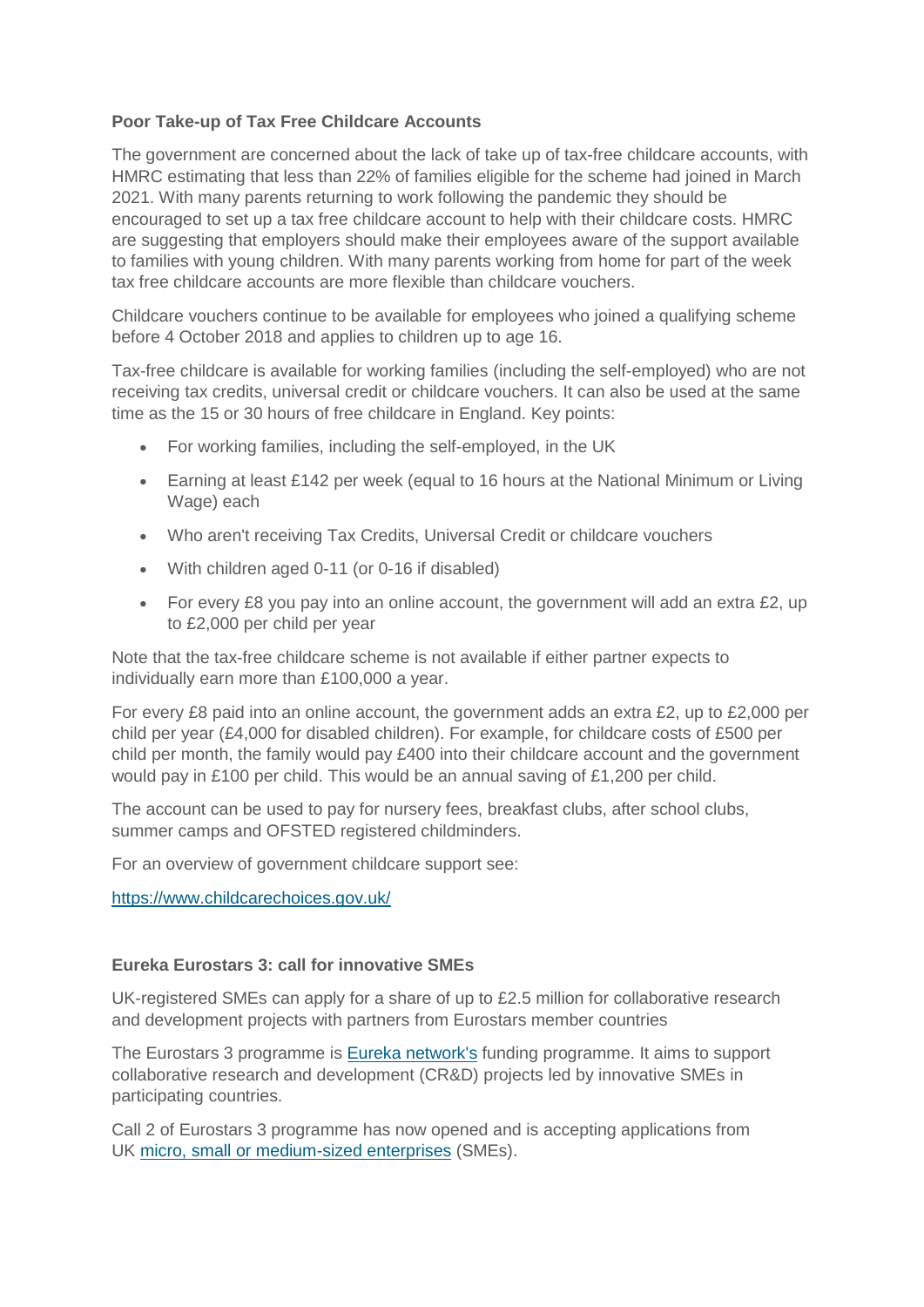To be eligible, CR&D projects must focus on industrial research. They must have high market potential and develop at least one of the following:

- innovative products
- technology-based applications
- technology-based services

To apply, you must also fulfil [seven eligibility criteria.](https://apply-for-innovation-funding.service.gov.uk/competition/1095/overview#eligibility)

In the UK, only UK-registered innovative SMEs are eligible for funding provided that they meet competition conditions. More than one UK SME can be involved in each project.

UK SMEs can apply for a total grant of up to 360,000 euros for each eligible UK project partner or 60 per cent of total eligible project costs, whichever is the least.

Projects must be collaborative and can last up to 36 months. Your project start date depends on the national funding procedures of the Eureka Eurostars members involved in the selected projects.

See: Competition overview - Eureka Eurostars 3: call 2 - [Innovation Funding Service \(apply](https://apply-for-innovation-funding.service.gov.uk/competition/1095/overview)[for-innovation-funding.service.gov.uk\)](https://apply-for-innovation-funding.service.gov.uk/competition/1095/overview)

## **GBIP: Explore ocean technology in Canada**

The latest Innovate UK's Global Business Innovation Programme (GBIP) offers a chance for up to 15 high-growth innovation-driven UK businesses to explore and exploit collaboration, growth and innovation opportunities in Canada, with the aim of developing products and services for the ocean technology sector.

Canada has become a world leader in engineering products and services suited to extreme harsh ocean environments, marine remote sensing technologies, and ocean observing systems. Atlantic Canada and Nova Scotia, in particular, is home to a strong cluster of ocean industries and to ground breaking ocean research. This region is quickly becoming a globally recognised hub of oceans expertise with the potential to be a significant contributor to a number of Global Value Chains associated with the oceans sector.

See: [Innovate UK's Global Business Innovation Programe Flyer \(ukri.org\)](https://www.innovateukedge.ukri.org/static/2022-01/GBIP%20in%20Canada%20Ocean%20Technology%202022.pdf?VersionId=qjhnp5FpUC9u6Ad92TymGPSMfd2J2O9F)

# **Help and support if your business is affected by coronavirus (COVID-19)**

Watch a webinar and sign up for email alerts to learn more about the support available if your business is affected by COVID-19.

Statutory Sick Pay (SSP) Rebate Scheme

Register for the next live webinar about [COVID-19 Statutory Sick Pay Rebate Scheme 2.](https://register.gotowebinar.com/rt/9167065367434093067?source=January-HMRC-GOV)

You will learn about:

- making payments to employees who are off sick or self-isolating because of COVID-19 on or after December 2021
- what employees you can claim for under the scheme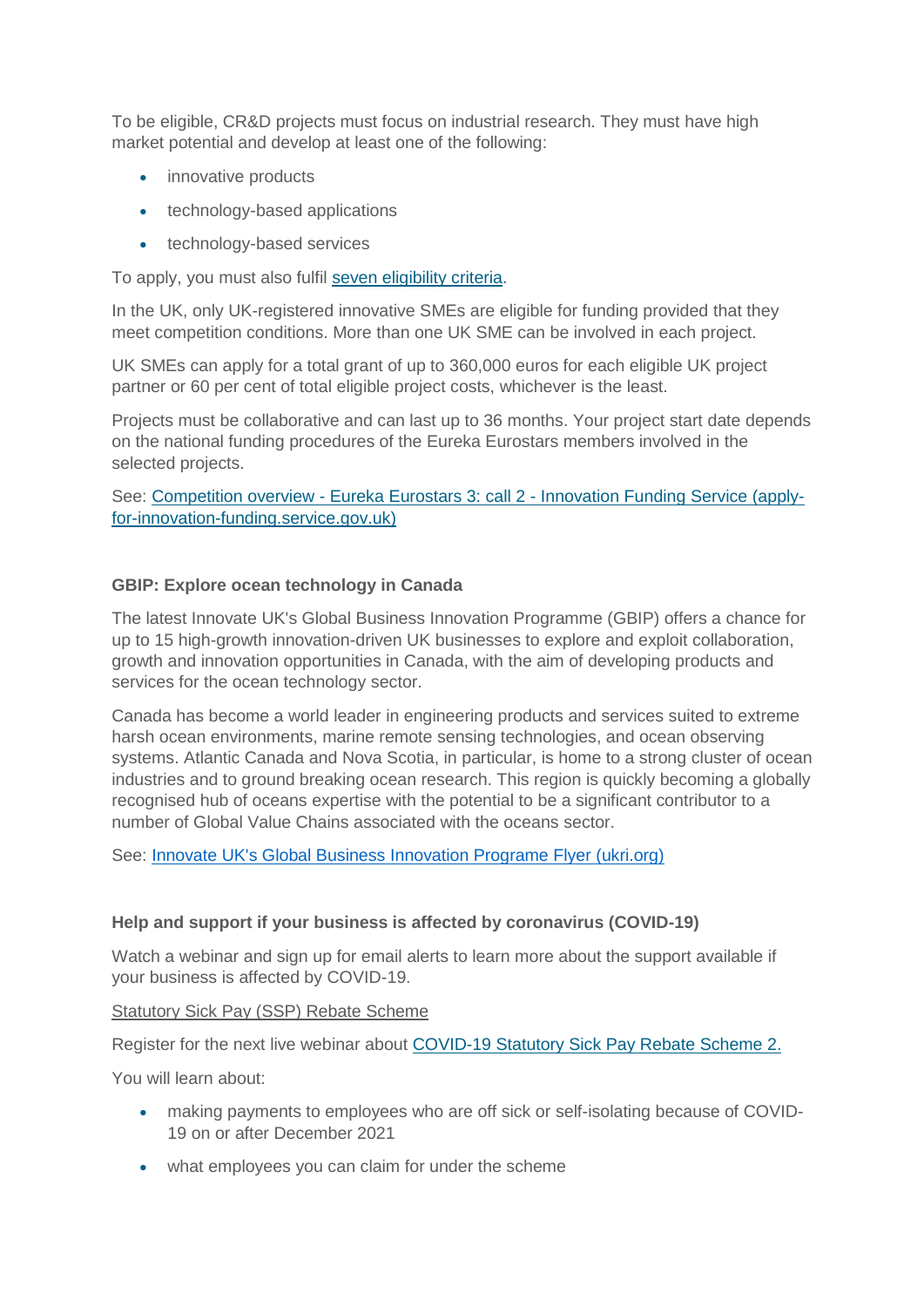Watch a video about COVID-19 Statutory Sick Pay Rebate Scheme 2.

See: [COVID-19 Statutory Sick Pay Rebate Scheme 2.](https://youtu.be/6hOp6UBzKMg)

How to report COVID-19 taxable grants and payments

Watch a video about how to report COVID-19 taxable grants and payments.

See: COVID-19 support schemes – [declaring your grants on your Company Tax Return](https://www.youtube.com/watch?v=T_Fvw2JdrSc)  [\(CT600\)](https://www.youtube.com/watch?v=T_Fvw2JdrSc)

How to declare your grants on your Company Tax Return (CT600)

Register for the next live webinar about [declaring your grants on your Company Tax Return](https://attendee.gotowebinar.com/rt/8660539050954030094?source=Gov)  [\(CT600\)](https://attendee.gotowebinar.com/rt/8660539050954030094?source=Gov) to learn about:

- how to report COVID-19 support payments and grants on your Company Tax Return
- what happens if you've claimed too much
- records you need to keep

See: [Help and support if your business is affected by coronavirus \(COVID-19\) -](https://www.gov.uk/guidance/help-and-support-if-your-business-is-affected-by-coronavirus-covid-19?utm_medium=email&utm_campaign=govuk-notifications-topic&utm_source=8f311ea3-b14a-4334-94f4-fd35226d56a6&utm_content=daily) GOV.UK [\(www.gov.uk\)](https://www.gov.uk/guidance/help-and-support-if-your-business-is-affected-by-coronavirus-covid-19?utm_medium=email&utm_campaign=govuk-notifications-topic&utm_source=8f311ea3-b14a-4334-94f4-fd35226d56a6&utm_content=daily)

# **Developing automotive technologies and growing capability towards net zero**

UK registered businesses can apply for a share of £25 million for late stage research and development projects that help accelerate the UK towards a net zero automotive future.

The Advanced Propulsion Centre (APC) provides funding, support and insight for the development of low carbon and net zero automotive technologies. It aims to support the UK's transition towards net zero product manufacturing and supply chain in the UK automotive sector.

Eligibility summary:

- this competition is open to collaborations only
- to lead a project your organisation must be a UK registered business of any size
- your consortium must include a vehicle manufacturer or tier one supplier
- you must involve at least one micro, small or medium-sized enterprise

The competition closes at 11am, 2 March 2022.

See: [Developing automotive technologies and growing capability towards net zero –](https://www.ukri.org/opportunity/developing-automotive-technologies-and-growing-capability-towards-net-zero/) UKRI

## **Call for evidence: An Independent Customs Regime**

This call for evidence invites respondents' views on:

- the customs intermediary sector
- the Simplified Customs Declaration Process (SCDP)
- **the Transit facilitation**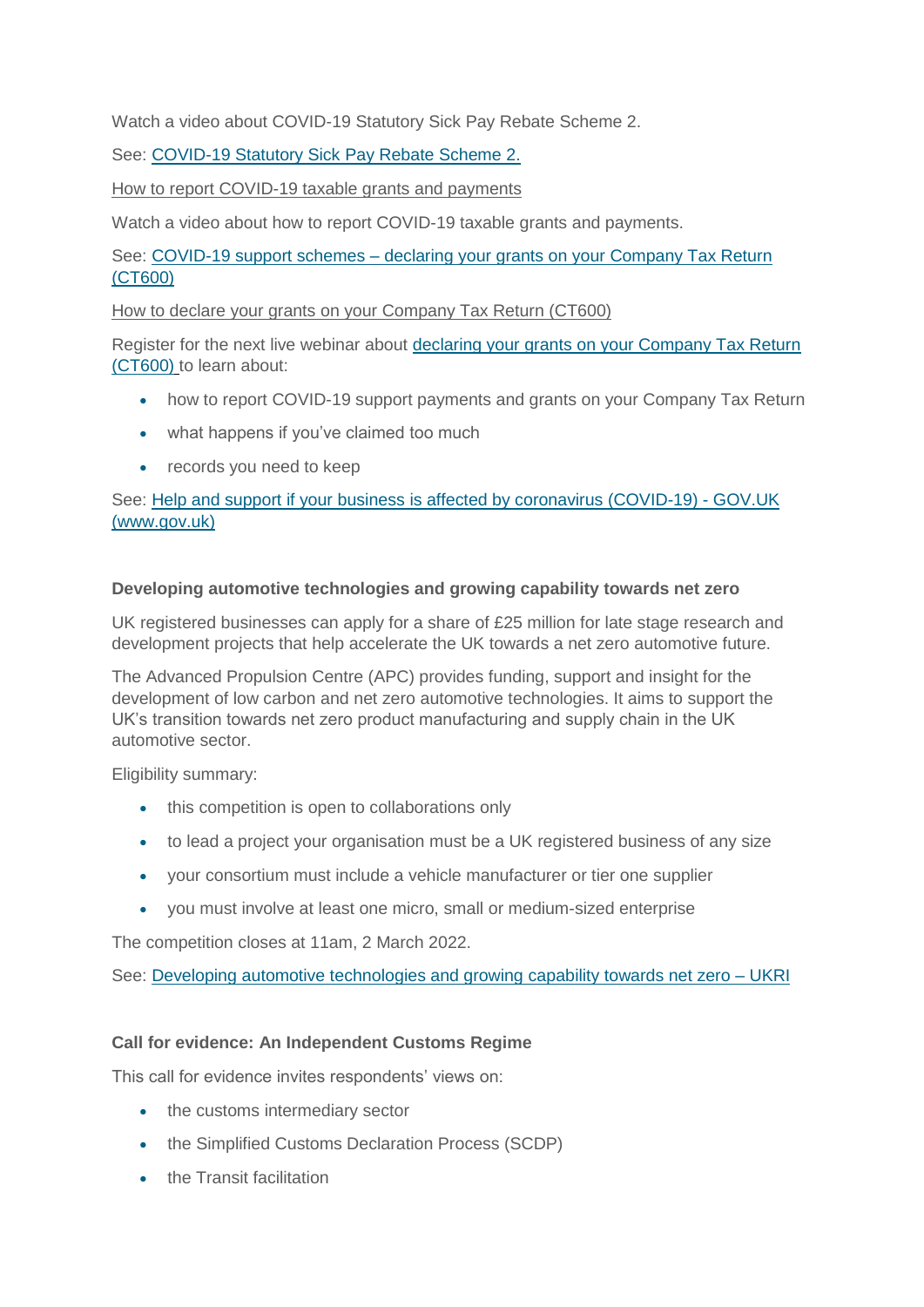By taking a fresh look at the fundamental building blocks of the UK's customs system, the government wants to use this opportunity to gather and consider a wide range of evidence on how the customs system is working and changes that could be made to make it simpler, easier and more responsive to stakeholders' needs.

This evidence will support changes to policy or processes to make it easier for traders to navigate the UK's customs system.

The government welcomes engagement from any individual or business with views on the future of the UK's customs regime.

See: [Call for evidence: An Independent Customs Regime -](https://www.gov.uk/government/consultations/call-for-evidence-an-independent-customs-regime) GOV.UK (www.gov.uk)

# **Open Digital Solutions for Net Zero Energy**

Innovate UK has launched a competition for organisations to apply for a share of £1.2 million to develop open solutions to accelerate decarbonisation of energy in the UK. This is a Small Business Research Initiative (SBRI) competition funded by UK Research and Innovation (UKRI).

The competition will stimulate the development of collective equity for the sector and the creation of communities to support the development of reusable and open net zero energy solutions.

Your open solutions should accelerate the delivery of net zero energy in the UK. The outputs should be adopted by first users and have potential to be supported and adopted by the wider community and other users across the energy sector.

You can develop an open solution, across the value chain, for any of the following net zero energy sectors:

- power
- hydrogen
- carbon capture, use and storage
- heat
- transport
- buildings
- industry
- whole system integration

Your open solution can be:

- software
- hardware
- firmware
- data solution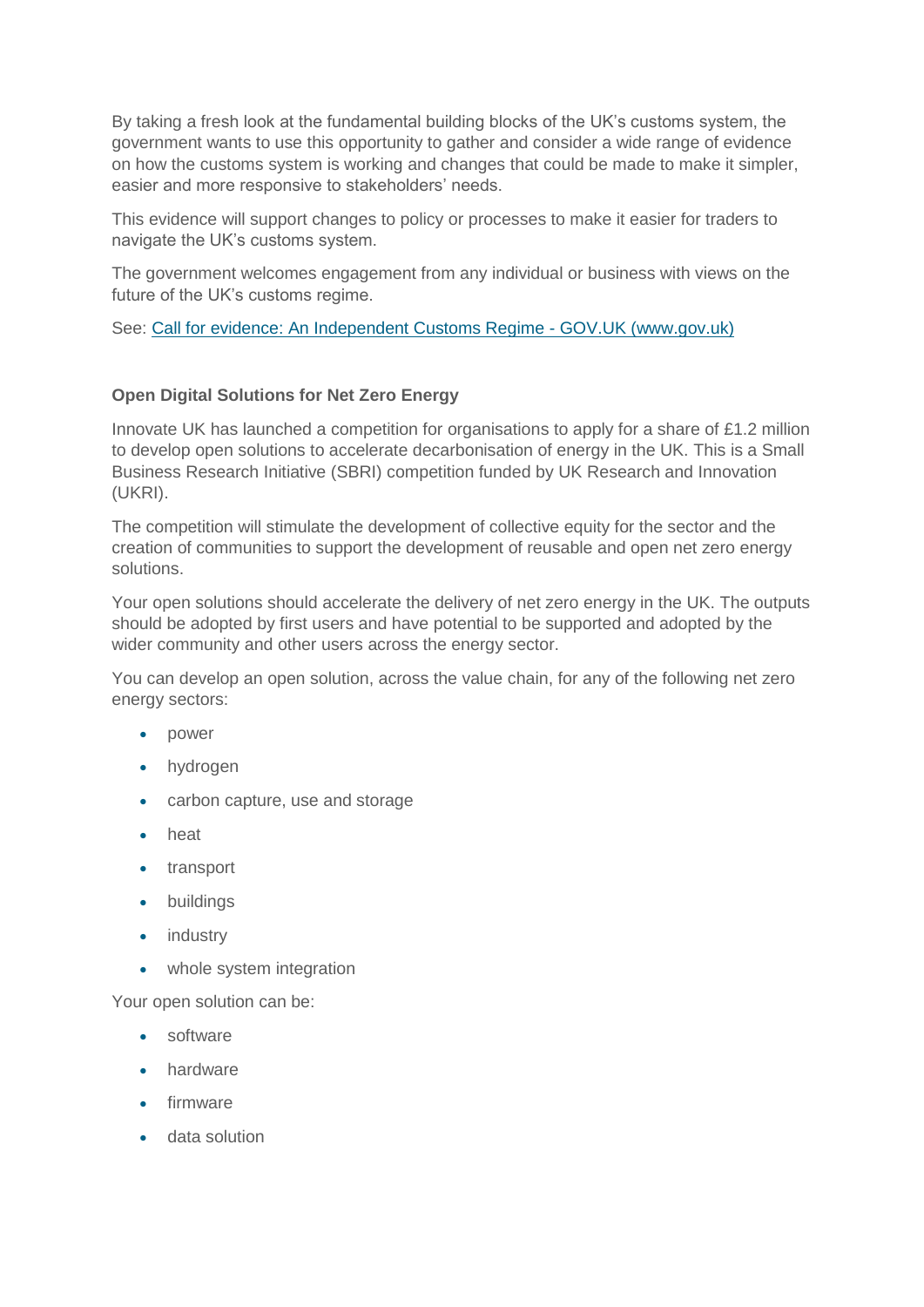Innovate UK expects to fund four projects - each contract will be up to £300,000 and cover each project for up to nine months.

See: Competition overview - SBRI Competition – Open Digital Solutions for Net Zero Energy - [Innovation Funding Service \(apply-for-innovation-funding.service.gov.uk\)](https://apply-for-innovation-funding.service.gov.uk/competition/1078/overview)

#### **Plans to introduce Parental Bereavement Leave and Pay in Northern Ireland**

Parental Bereavement Leave and Pay, when introduced in Northern Ireland, would entitle eligible workers to two weeks' statutory paid leave following the death of a child or stillbirth. A 26-week qualification period for pay is in place. This would bring Northern Ireland in line with the rest of the UK where [Parental Bereavement Leave and Pay](https://www.gov.uk/parental-bereavement-pay-leave) is already in effect.

The Parental Bereavement Leave and Pay Bill has received approval by the Northern Ireland Assembly and will be introduced later this year once it receives Royal Assent.

Provision for miscarriage will follow at a later date once a public consultation has been completed. Parental Bereavement Pay will become a day one right when regulations for miscarriage are commenced.

See: [Plans to introduce Parental Bereavement Leave and Pay in Northern Ireland](https://www.nibusinessinfo.co.uk/content/plans-introduce-parental-bereavement-leave-and-pay-northern-ireland)  [\(nibusinessinfo.co.uk\)](https://www.nibusinessinfo.co.uk/content/plans-introduce-parental-bereavement-leave-and-pay-northern-ireland)

## **Coronavirus: Omicron Hospitality Payment**

Over 3,200 businesses will be eligible for a one-off grant payment under the scheme, subject to regulations. Payment levels are:

- £10,000 for businesses that are the primary occupant operating from a property with a Net Annual Value (NAV) up to £15,000; businesses that are the occupier of part of a property with any NAV;
- £10,000 for sports clubs which occupy and manage a licensed bar and/or licensed restaurant facility and have received less than £50,000 in total through the Department for Communities (DfC) Sports Sustainability Fund
- £10,000 for soft play, inflatable park or trampoline park businesses which operate a café facility as part of the same business
- £15,000 for other hospitality businesses that are the primary occupant operating from a property with a Net Annual Value (NAV) between £15,001 and £51,000
- £20,000 for other hospitality businesses that are the primary occupant operating from a property with a Net Annual Value (NAV) over £51,000

You can find the NAV and full address of business properties in the Non-Domestic Valuation List which is published online by Land & Property Services. [Search the Non-Domestic](https://lpsni.gov.uk/vListNDN/search.asp?submit=form)  [Valuation List](https://lpsni.gov.uk/vListNDN/search.asp?submit=form)

See: [Coronavirus: Omicron Hospitality Payment \(nibusinessinfo.co.uk\)](https://www.nibusinessinfo.co.uk/content/coronavirus-omicron-hospitality-payment)